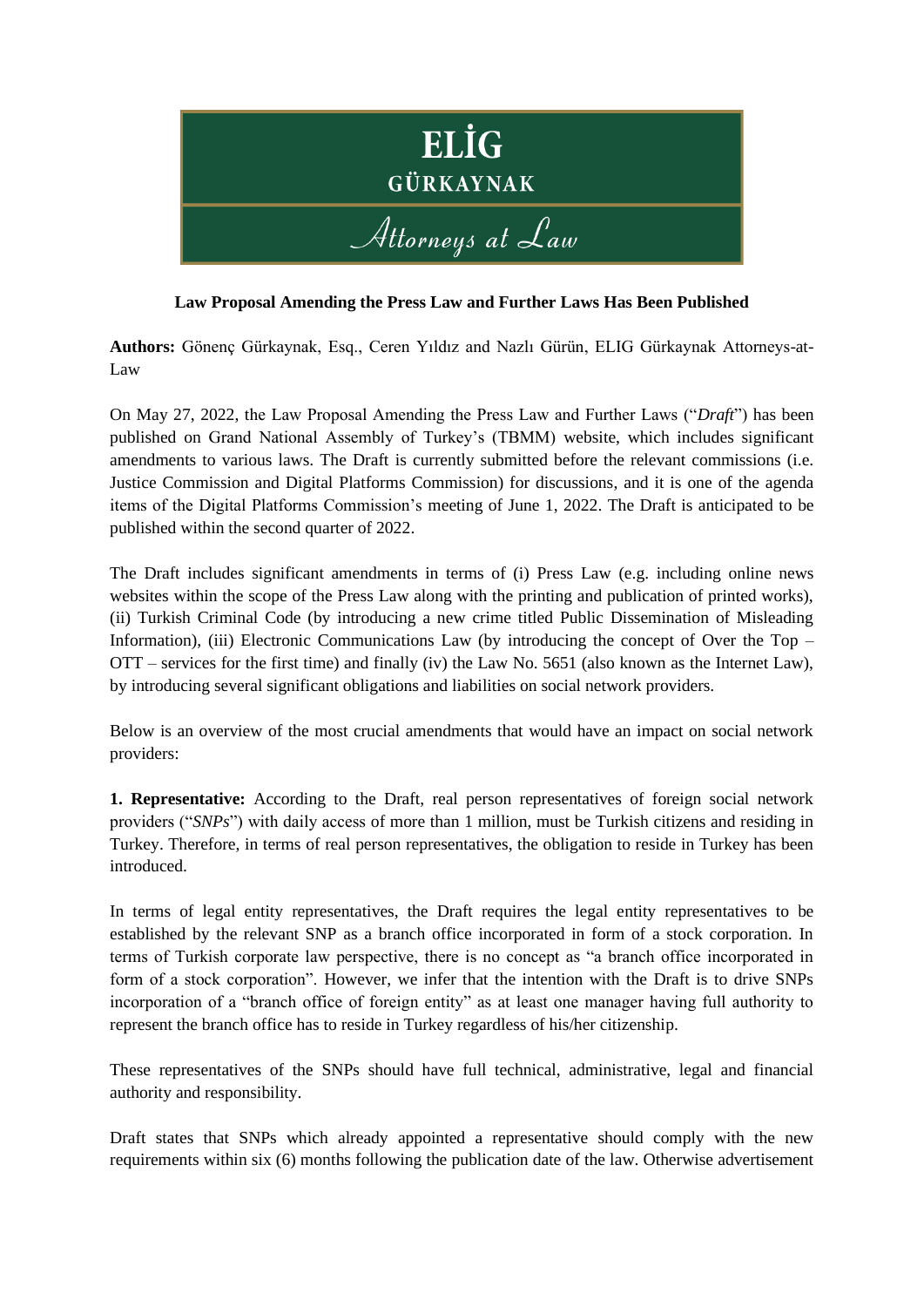ban and bandwidth throttling will directly apply, without implementing the notice and administrative fine steps.

**2. Reporting Obligations:** Draft states that SNPs should include information on title tags, algorithms regarding the contents that are put forward or that are reduced, advertisement and transparency policies in their reports. SNPs should also include the measures taken to ensure equality and impartiality against the users, and to enable users to update their preferences regarding the contents suggested to them and options for limiting data privacy options, by also adding measures regarding therein within the report. SNPs should also provide the information requested by ICTA. SNPs are also required to take necessary measures in their own systems, mechanisms and practices in cooperation with ICTA in order to prevent contents and title tags pertaining to crimes under the Law No. 5651.

Additionally, SNPs should establish and publish an advertisement library which contains information on advertisement contents, advertisers, advertisement period, number of targeted persons or groups, etc. on its website, and include such information in the reports.

**3. Information Requests and Audit:** The Draft requires the representative of the SNPs to provide the information which is requested by the public prosecutor and courts for the identification of the potential perpetrators of the following crimes under the Turkish Criminal Code: sexual harassment of children, public dissemination of misleading information, damaging the government's union and integrity, crimes against the Constitution, crimes against government secrets and spying. If such obligation is not fulfilled, the relevant public prosecutor might apply to Ankara Criminal Judgeships of Peace to request reducing the internet bandwidth of the relevant SNP at the rate of 90%.

Additionally, the Draft also authorizes the ICTA to request any information including but not limited to information systems, corporate structure, algorithms, data processing mechanisms and commercial approach for the compliance with the Law No. 5651, and SNPs should provide such information at the latest within three (3) months. Draft entitles ICTA to conduct on-site examinations regarding SNPs' compliance with Law No. 5651.

**4. Increased Sanctions:** Draft authorizes the President of ICTA ("*President*") to decide on advertisement ban decision for up to six (6) months, for the Turkish taxpayers, if the content removal/access ban decisions granted by the President are not enforced by the SNPs, in addition to the administrative sanctions regulated under Articles 8 and 8/A of the Law No. 5651. The President might also apply to the criminal judgeships of peace to request bandwidth throttling at the rate of 50%, and request bandwidth throttling at the rate of 90% in case the throttling decision is not enforced within thirty (30) days following the notification.

Besides, the Draft also foresees sanctions (i.e. administrative fine from ten thousand Turkish Liras up to one hundred thousand Turkish Liras) for the Turkish taxpayers who do not comply with the advertisement ban decisions.

In addition to the sanctions which are already in force, the Draft provides an administrative fine sanction which will be calculated as 3% of the previous year's global revenue, in case of failure to comply with obligations on data localization, separated services to children, user rights, notification of identity for dangerous contents to life and property, failure to share information requested by ICTA regarding compliance with the Law No. 5651 and crisis plan.